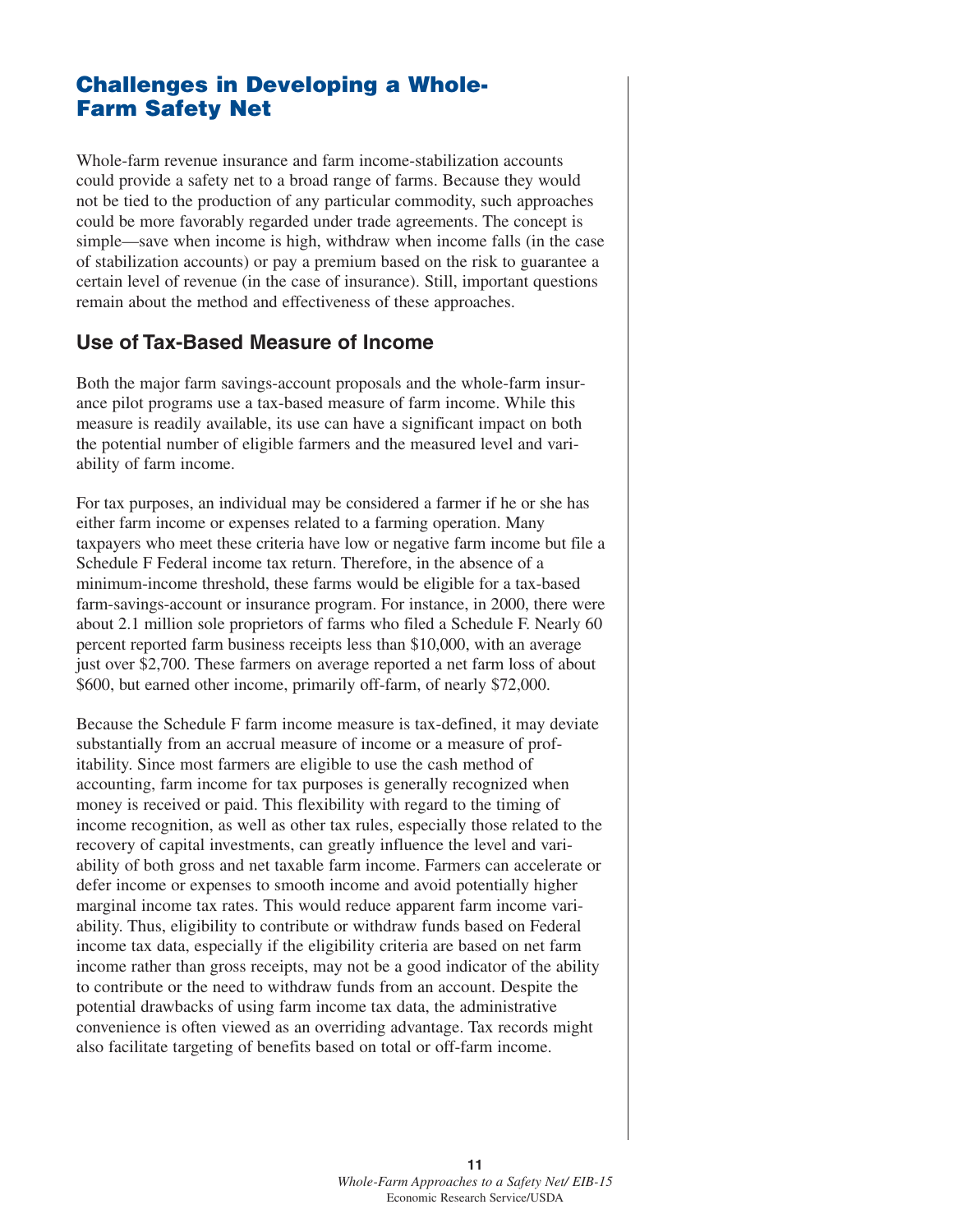## **Capacity To Make Deposits and Build Balances**

A major concern with savings account programs is whether sufficient deposits would be made to stabilize income. The analysis of deposits presented thus far is based on potential deposits. It excludes factors that are likely to be important in determining actual deposits. For example, family living expenses, debt repayment, nonfarm income, returns to alternative savings accounts or investments, and levels of risk aversion are all likely to influence actual behavior.

Analysis of a term debt-repayment margin is one way to evaluate whether household net cashflow is a factor in limiting deposit ability. This approach combines cash net farm income (excluding depreciation) and nonfarm income, then subtracts family living expenses, income and self-employment taxes, and scheduled debt repayments. A positive amount indicates that the farm household generated cash in excess of living expenses, cash farm expenses, and scheduled debt repayments. This cash would potentially be available for deposits.

An analysis of North Dakota farms from 1998 to 2002 suggests that under the FARRM proposal, producers would be eligible to deposit far more often than they would be able to based on current cashflow (Swenson). For example, farms with gross farm income between \$100,000 and \$250,000 were eligible 82 percent of the time, but only were able to deposit in 52 percent of the time. Moreover, they were only able to deposit the full amount eligible under FARRM 45 percent of the time. However, if incentives for making deposits—such as tax advantages, matching contributions, or interest-rate bonuses—are strong, producers could hypothetically be encouraged to make deposits regardless of cash availability. Such deposits could be funded by borrowing or by shifting other assets into such accounts.

Another factor affecting the ability to build account balances is withdrawals. Our analysis of IRS farm tax returns suggests that between 1998 and 2000, farmers would have had the potential to build stabilization-account balances to cover shortfalls, even after allowing for withdrawals. For instance, under the IRMA program, farmers would have been able to accumulate as much as \$3.8 billion in deposits and matching contributions over the 3-year period. Nearly 70 percent of all farms in the panel would have had an account balance. However, IRMA balances would have averaged only about \$3,300. Under the FARRM account program, annual contributions would be more variable. Nevertheless, farmers could still have accumulated an estimated \$2.5 billion in deposits over the 3-year period. Since the FARRM account proposal is more narrowly targeted, only about 30 percent of all farms would have an account balance to draw upon in a low-income year.

While some farms could build positive account balances, many that experience a drop in income sufficient to trigger a withdrawal would have no account balance to draw upon or would have less than needed to raise income up to 90 percent of the 3-year average. Although the short period of analysis limits any conclusions about the building of adequate balances, some trends are clearly evident. While significant shortfalls in individual account balances remain, with each passing year the amount of the shortfalls (the difference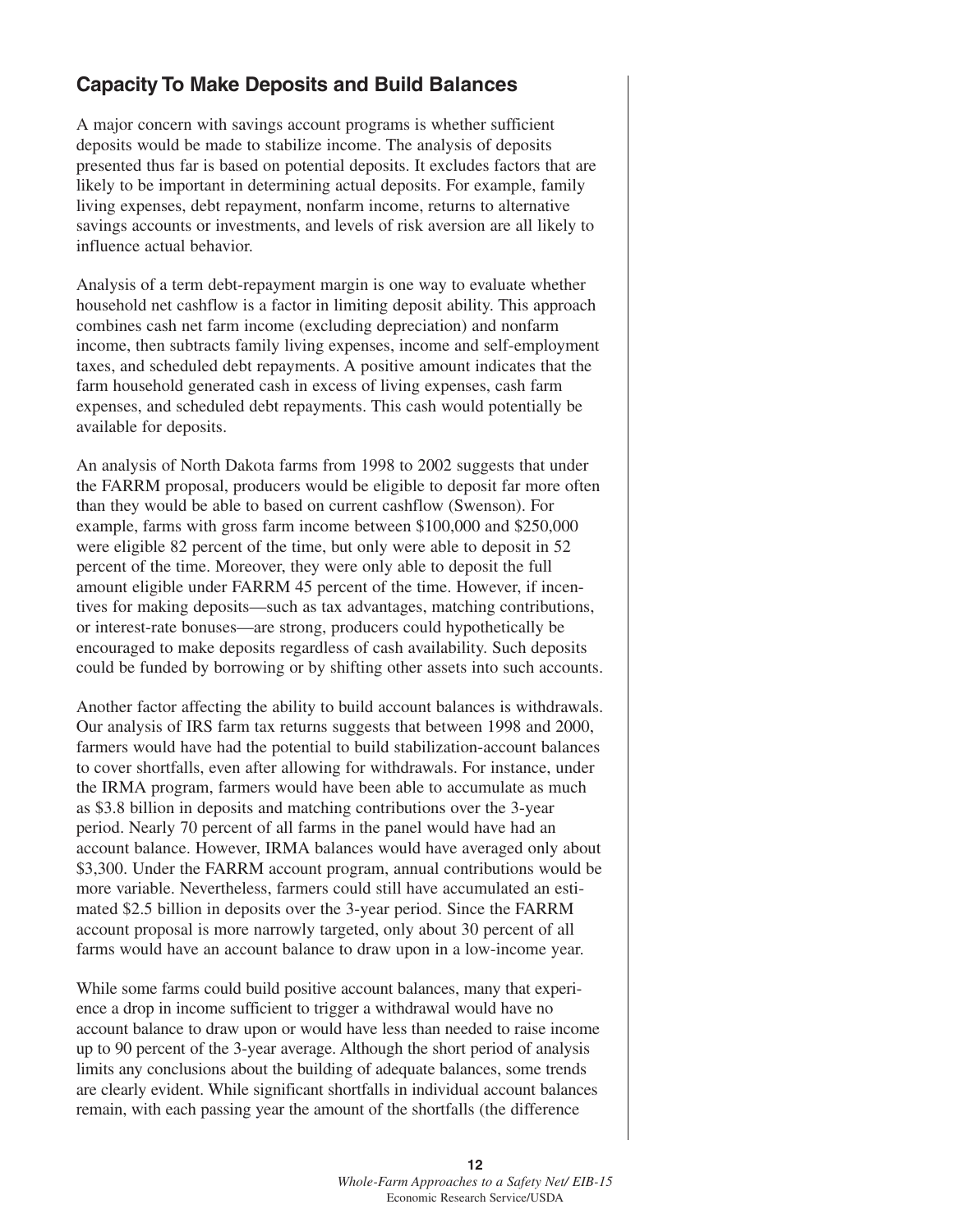between current income and 90 percent of the 3-year average and the amount in the account) consistently declined. This is true for all farm sizes, but especially for commercial farms with gross receipts over \$250,000. By the end of 1998-2000, most farms had the potential to accumulate sufficient balances to fill an income gap below 90 percent of their 3-year average. This supports the view that protection from income variability under a savings-account approach is limited in the early years but can improve as farmers build account balances.

### **Ability To Generate New Savings**

Would a subsidized savings-account program enhance farmers' ability to manage risk by creating new savings? If deposits came from existing savings or from borrowing, they would serve more for tax management, benefit maximization, or wealth development than for risk management.

New savings—if deposited in income-stabilization accounts—must come from reduced household consumption or from funds that would have been invested in the farm business or off-farm investments. IRS data suggest that, at least initially, many farmers who are eligible to contribute to a farm savings account program would have ample resources to shift existing savings into a new farm savings account instead of creating new savings (Monke and Durst). Shifting is especially attractive if benefits can be captured without restricting the availability of funds, as is the case with the FARRM account proposal.

Saving for a rainy day is not a new concept for farmers. Nearly three out of four farmers keep liquid assets in reserve to meet unexpected expenses (Monke). To the extent that farmers are able to shift these assets to a farm savings account, the effectiveness of the program will be reduced. Shifting assets from one account to another would provide little if any additional protection from variability in farm income. The extent to which this actually happens is dependent upon a number of factors including the availability of existing savings, the incentives or benefits available for depositing funds into an account, and the accessibility of the funds actually deposited to a farm savings account.

While U.S. farm households on average have incomes roughly comparable to nonfarm households, they typically have much greater levels of wealth (Mishra et al., 2005). For 2004, average farm household wealth (defined broadly to include the household's current value of farm and nonfarm assets less the current value of farm and nonfarm debt) was \$747,000, compared with average nonfarm household wealth of \$448,000. The difference is mostly attributed to the concentration of business equity held by farm households. The portfolio of assets held by farm households is heavily weighted towards farm assets relative to housing and other nonfarm assets. However, farm households also have significant amounts of nonfarm assets, about \$240,000 on average in 2004. Of these assets, liquid assets represented about 16 percent of total nonfarm assets while stocks, mutual funds, and other financial assets accounted for an additional 17 percent of nonfarm assets. Thus, on average, farmers have considerable capacity to fund new farm savings accounts from existing assets.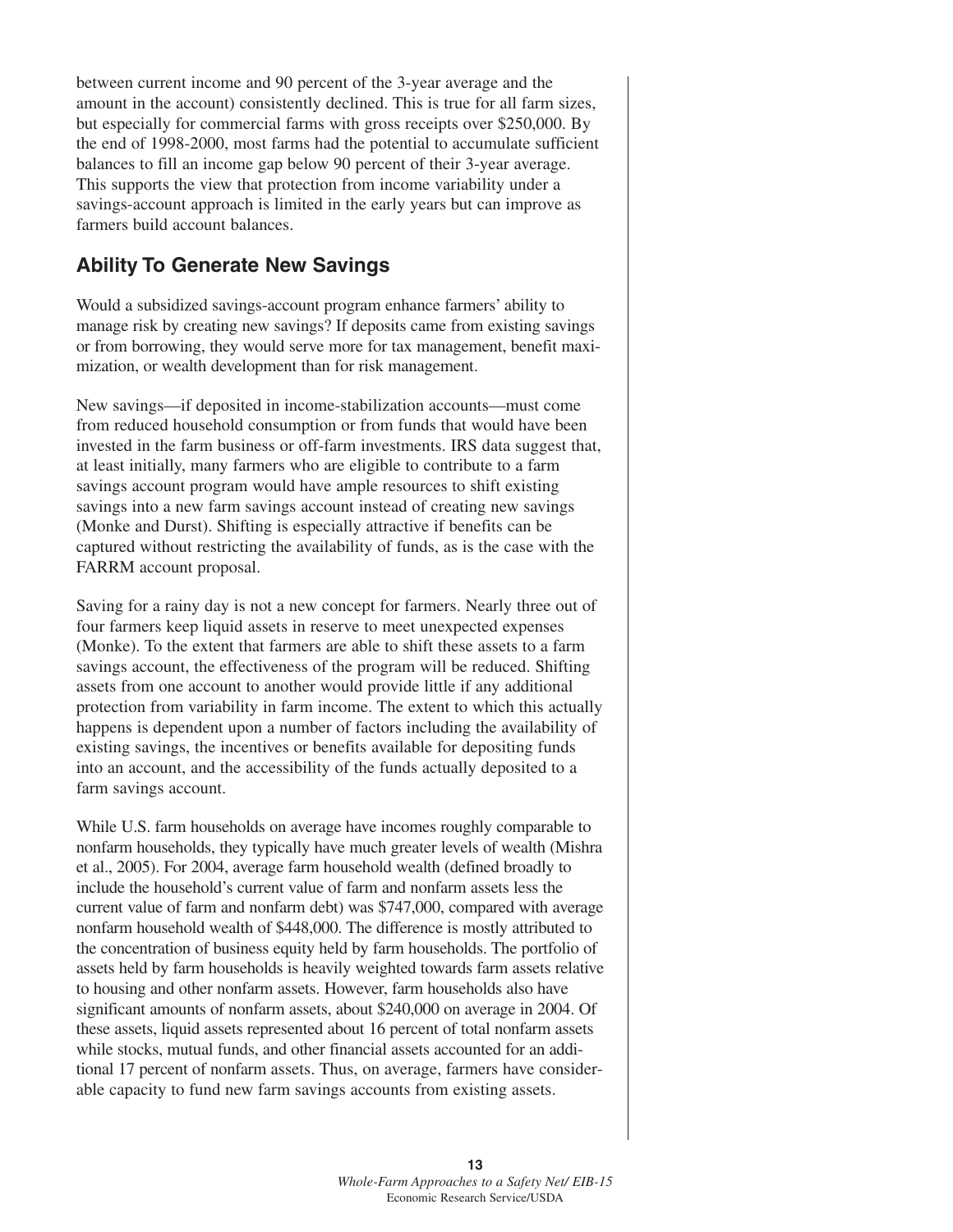## **Development of Whole-Farm Insurance Policies**

Accurately measuring the risks that would be covered under a whole-farm income insurance policy is essential to the transfer of risks that justifies insurance. The complexity and variety of U.S. farm operations suggest that, though farm income is a simple concept, the factors that determine income for a particular farm are complex.

The measurement of insured income under the AGR and AGR-Lite policies starts with a farm business's tax records, Form 1040 Schedule F filings. Adjustments are made so that the income data reflect production activities in a single year and exclude income from farm product processing activities. Adjustments are also made to account for changes in farm income that are due to changes in farm size and or commodities produced. The adjustment procedures and the data that are used tend to make the underwriting rules of AGR and AGR-Lite complex.

Expanding the AGR and AGR-Lite pilot programs to become a major farm safety net program would require covering income risks from more farm enterprises, which would likely add complexity. While such complexity is necessary for the accurate risk classification and measurement that underlies insurance contracts, it may make it more difficult for producers and insurers to understand the coverage, which could hamper participation. Given the large development and administrative costs of whole-farm insurance policies, a whole-farm income insurance program may be infeasible without government subsidies.

#### **Distributions from proposed accounts parallel distributions from existing programs** Figure 2

Percent of payments/benefits



Source: ERS analysis of Internal Revenue Service (IRS) 2000 tax data.